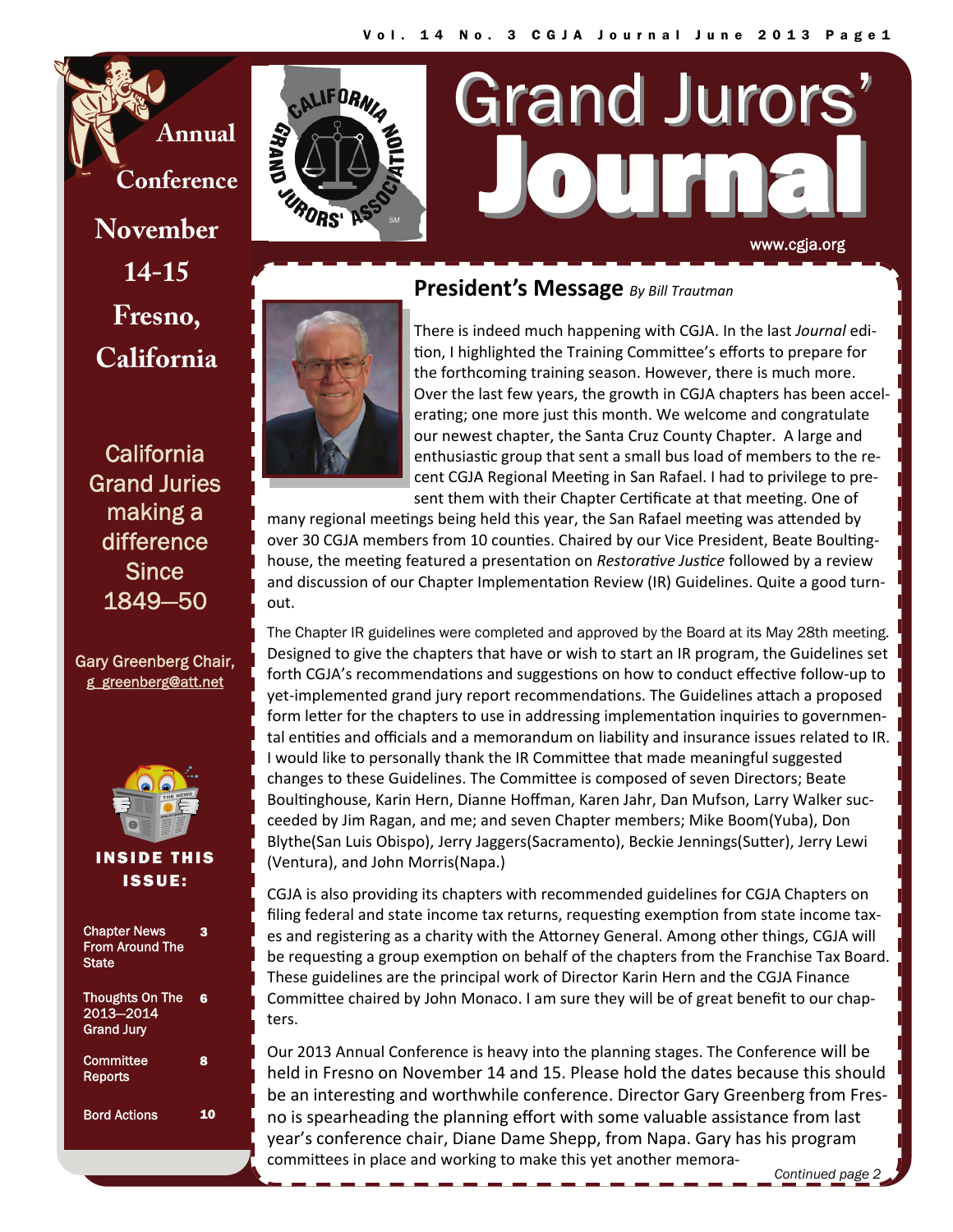## **Pat Yeomans Follow‐up** *By Jerry Lewi*

My wife, Marion, and I had the honor of attending the service and reception in honor of the late Pat Yeomans on April 16<sup>th</sup>. The service was held at the First Baptist Church of Los Angeles and the reception was at the Los Angeles Tennis Club that one could say served Pat as her other "religion" ‐ tennis.

Audrey Lynberg and Marilyn Reingold also attended on behalf of CGJA and the Los Angeles Chapter.

All four of Pat's children spoke at the service. One of most amazing facts that came out about her life was that she was a member of the same church for 87 years! That has to be a record of some sort.

The service honored her work at the church while the reception seemed focused on her tennis friends where she played about two blocks from her home well into her 90's.

Truly an amazing lady who will be missed.

*Continued from page 1*  ble CGJA conference. Stay tuned for more to come.

Our Awards Committee chaired by Betty Mattea is actively considering possible candidates for special recognition. See also the announcement of the deadlines for the EIR and media awards. Finally, our Public Rela‐ tions Committee is moving ahead with a program to provide copies of our *Grand Jury Handbook* to court personnel, legisla‐ tors, county supervisors, city council mem‐ bers, and others. This Committee is also working on the "look and feel' of the *Jour‐ nal* to determine if there is a cost effective way to put more color and life into its for‐ mat.

We are pleased to announce that Audrey Lynberg of our Los Angeles County Chapter has agreed to return to the CGJA Board to fill the remaining term of Larry Walker who resigned for personal reasons. Audrey has a lifetime of community activities, including service on various boards of directors utilizing her organizational skills in non-profit organizations. She has been President of eight different organizations previously and was instrumental in developing the YMCA Shelter program for domestic violence and in funding a Woman of Achievement pro‐ gram. The list goes on and on. As a director and member of the Southern Association of Grand Jurors, she helped develop what is now the statewide CGJA and was involved in starting our formal training program with 40 trainees in 1999 that now trains approxi‐ mately 1,000 new grand jurors each year. Audrey also previously served on the CGJA Board for five years. She is hard at work already and will be coordinating our 2014 Annual Conference in the Los Angeles area with the help of her Chapter colleagues. While we will miss Larry and his boundless sense of humor, we look forward to having Audrey back on the Board.

Ending as I started, much is happening with CGJA and its Chapters. We hope our infor‐ mational sources (the *Journal*, our website, at [www.cgja.org](http://www.cgja.org), the regional meetings) keep you informed and up ‐to‐date. I am always interested in hearing from our mem‐ bers.

Email me at [trautman17@sbcglobal.net](mailto:trautman17@sbcglobal.net)

**NominaƟons/ElecƟons CommiƩee – 2013 Calling for CGJA Board of Directors Candidates**

Beate Boultinghouse, Chair [beateb4@aol.com](mailto:beateb4@aol.com) Marsha Caranci [Caranci@aol.com](mailto:Caranci@aol.com) Beckie Jennings [beckie.jennings@gmail.com](mailto:beckie.jennings@gmail.com) Harriet Raphael [harriet@deltavbio.com](mailto:harriet@deltavbio.com) John Mainland[jcmg@lightspeed.net](mailto:jcmg@lightspeed.net) Audrey Lynberg [allm@charter.net](mailto:allm@charter.net)

Do you know a good candidate interested in serving on CGJA's Board of Directors? Perhaps that person is you?

Here is an opportunity to join other people who are passionate about the future of the CGJA and make decisions about its current operations that effect the organization's functioning for years to come. Directors must serve on at least one standing committee.

To read about the authorities and the responsibilities of a director, go to Article 6 of our bylaws located on the web site: [www.cgja.org/](http://www.cgja.org/) ‐ click on **CGJA Members** on the top banner, then **Board InformaƟon**, and finally **Bylaws**.

We elect two directors from each of our regions (northern, central and southern). The two‐year term will begin after being sworn in at the annual conference in mid‐November.

### **Deadlines**:

**JULY 1** – Nominations and/or Statement of Interest in becoming a CGJA director. **JULY 15** – Commitment to place name on ballot for the position of CGJA director **JULY 31** – Due date for candidate's campaign statement (200 words or less)

Ballots will be mailed to all voting members of the CGJA who are in good standing as of July 31, 2013. The results of the election will be announced by the tellers at the annual conference.

Please, contact me or any of the other Nomina‐ tions/Elections Committee members with any questions.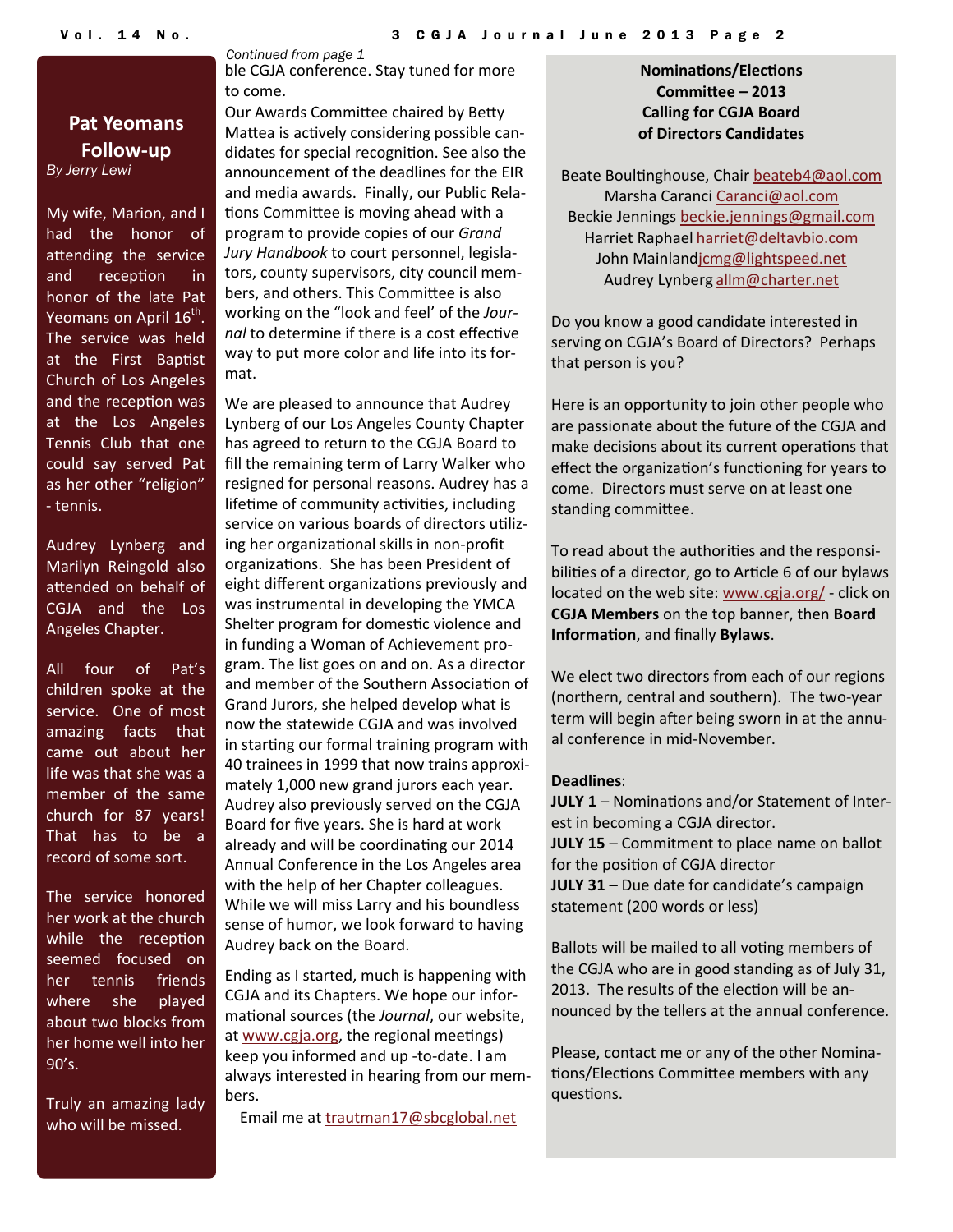## **Angelo Rolando Memorial Award** By Joann Landi, Committee Chair

Each year the CGJA honors a member for outstanding service to our organization. The award is presented at the Annual CGJA Conference each year.

We look to the members of CGJA to nominate members they consider worthy of receiving this prestigious award. Nominations will be accepted for consideration by the Angelo Rolando Memorial Award Committee until August 30, 2013. Nominations may be submitted via postal mail, email, or via our online submittal form at htt[p://cgja.org/form/](http://cgja.org/form/rolando-award-application) [rolando](http://cgja.org/form/rolando-award-application)-award-application (CGJA [Members/Awards/2013](http://cgja.org/form/rolando-award-application) Rolando Award Nomination).

In arriving at a decision to nominate someone you believe deserving, please consider that this award is for past service and not for anticipated service in future years. Some factors you may wish to consider:

Substantive participation at both the state and county level in support of CGJA goals and objectives.

Has demonstrated exceptional leadership skills and is unusually effective in accomplishing projects.

A nominee must be a current member of CGJA and there will be no multiple awards.

The currently serving CGJA president is not eligible to receive this award in that year.

If you have any questions regarding the nomination process, feel free to call or email me: [Joannelandi@aol.com](mailto:Joannelandi@aol.com) or 650‐365‐4184. My mailing address is: 178 South Palomar Drive, Palomar Park, CA 94062

# CGJA Chapter News from Around the State **News for You and by You**

*By Beate BoulƟnghouse, Vice President*

This is the time of year that the sitting juries are frantically finalizing their investigations and writing furiously to get their reports published prior to the June 30<sup>th</sup> date that marks the end of their term. While they are doing that, we are working to do what we can to assist counties to seat the best possible jury for the new year. I wish to thank Medsie Bolin of the Fresno chapter for so‐ liciting for and collecting the material for this article. And I thank those chapter presidents who took

the time to share their news with us. We all want to hear what oth‐ ers are doing. With your input, this is possible. And it is OK to brag once in a while. After all, you have worked hard and accomplished much. Here is some of the news from around the state:

### **BuƩe**

John Welton, president of the chap‐ ter, tells us that "one of the key ob‐ jectives of the Butte Chapter is educating the public via civic clubs and

educational institutions on the func-

tion of a California **civil grand jury**. We prepared a Power Point presentation for this purpose. We showed it to the citizens that showed up for 2012 grand jury



interviews. It was a success! We will present it again this Friday, May  $17^{th}$ , for the 2013/2014 prospective sitting grand jury. To address

*Continued on page 4* 

### **Awards:**

**Excellence in Reporting http://cgja.org/eir** – best Grand Jury report (Geiss award) and best media Coverage.

**Angelo Rolando Memorial hƩp://cgja.org/form/rolando‐award‐applicaƟon —** for outstanding service to CGJA. **Local Achievement http://cgja.org/local-achievement – for chapter members advancing Grand Jury in the region.** 

### **Grand Jury Achievements hƩp://cgja.org/grand‐jury‐achievement‐2**

Look for grand jury reports that made a difference and submit to our Grand Jury Achievement data base

### **Training RegistraƟon InformaƟon hƩp://cgja.org/training‐general‐informaƟon**

The registration information for the 2013 Regional Training seminars is now on line and may be accessed through.

#### **Change of Address**

Please notify Bonnie Kenk, parroted@cox.net, of any address changes. When you don't, it costs us \$1.00 or more to get your correct address from the Post Office and your Journal mailing is delayed.

### **Journal Available Electronically**

If you are interested in electronic delivery of the journal, please email **editor@cgja.org** to be sure we have your correct email ad‐ dress. This is definitely an opt-in situation as we will always print copies for regular mail distribution.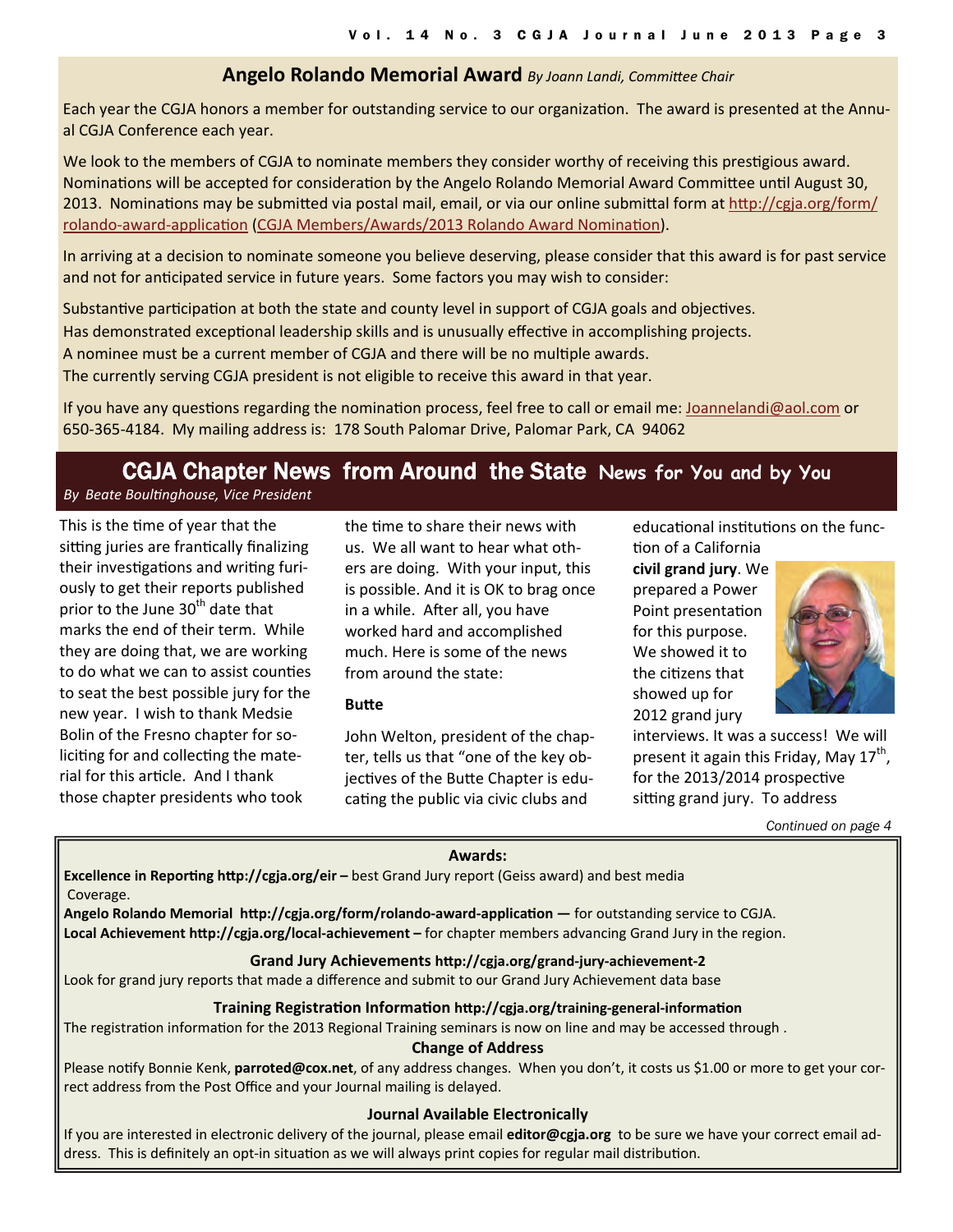our concerns that some organiza‐ tions may not have a suitable projector, we recently purchased our own which we used to make the presen‐ tation to the California Retired Employees group.

## **Fresno**

Because of budgetary problems the Superior Court in Fresno last fiscal year transferred all duties other than jury selection and grand jury report approvals to the County Administra‐ tive Office. Over this last year the Fresno Chapter of the CGJA (FCGJA) has been trying to step up and assist the Court and the CAO. We believe our chance has come.

Gary Greenberg, the chapter presi‐ dent also shared that "on May 9<sup>th</sup> Ed O'Neill, Medsie Bolin and I met with Presiding Judge Gary D. Hoff. The judge was very enthusiastic and very supportive of our efforts. On May 17<sup>th</sup>, Medsie Bolin and I met with Charlotte Tilkes, Senior Administrative Analyst for Fresno County. As a result of this meeting, after the new jurors are sworn in on June  $20<sup>th</sup>$ , FCGJA will do a two‐day scheduled orientation June 24<sup>th</sup> & 25<sup>th</sup> followed by the CGJA Visalia training on Au‐ gust  $1^{\text{st}}$  and  $2^{\text{nd}}$ ."

## **Los Angeles**

Audrey Lynberg, 3<sup>rd</sup> Vice President of the Los Angeles chapter, informs us that Bill Selditz, 2<sup>nd</sup> Vice President, is now fulfilling the Presidency of Los Angeles County as John Hackney re‐ signed this past spring for business and personal reasons. The chapter's annual luncheon meeting is scheduled for June 18th, at the Los Ange‐ les Athletic Club.

## **Marin**

This month the Chapter held its an‐ nual reunion replete with a variety of firsts according to Mike Chernock, the chapter president: "It was the

first time in memory that we were honored by the attendance of a county supervisor, the first time a chapter member received (the very first) of the new state "commendation" plaques (presented by President Trautman) and likely the first time that our keynote speaker was the subject of a negative report by the seated Grand Jury just days prior to his presenta‐ tion to the chapter. (Fiction writers can never hope to compete with reality!)

'Instead of the disaster this could have been, our speaker saw it as an opportunity to present his case and participate in public dialogue with seated jury members present re‐ garding the report and his depart‐ ment's position. It was refreshing to see opposing government/citizen positions presented in polite discourse with all sides being heard. Would that we could model the event in all our state and national government/citizen interactions."

### **San Francisco**

Following the April  $15<sup>th</sup>$  deadline for applications, members of the chapter gave an overview to all the appli‐ cants of what to expect when serv‐ ing on the grand jury. Those appli‐ cants who realized it was not some‐ thing they wished to pursue dropped out. The rest were each interviewed by two members of the chapter. Seven interviewers en‐ joyed meeting the applicants, determining who might become a strong juror, as well as introducing them to the CGJA and our chapter in hopes that they would perhaps become one of us after their service. The committee then created a spreadsheet which ranked all the appli‐ cants based on a rubric reflecting the scores of responses to questions asked in the categories of interest, commitment, computer skills, re‐

search, writing, interviewing, team playing and leadership asked during the interviews. They sorted the ap‐ plicants by score, gender, ethnicity, and whether they might make a good foreperson or secretary. This along with the applications was then sent to the advising judge for the Judges Committee to determine which of the applicants would be chosen as the seated jury for the 2013‐2014 term.

The chapter will hold its annual meeting in the San Francisco courthouse on July  $11<sup>th</sup>$ . Supervisor Scott Wiener will be the guest speaker. Refreshments will be served. All current jurors and past jurors are invited to attend that they may welcome the incoming jurors into the grand jury community. Elections for the board will also be held.

### **San Luis Obispo**

For the third straight year, former grand jurors of the San Luis Obispo County Chapter supported the Supe‐ rior Court in juror selection by interviewing applicants to the 2013‐2014 Grand Jury. This effort, modeled on programs by the San Francisco and Marin chapters, consists of former grand jurors interviewing applicants individually to (1) allow them to meet former jurors and become more knowledgeable about grand jury service and (2) to give the court feedback on the applicants prior to their interviews by the judges. Thir‐ teen chapter members participated in this interviewing effort this year. The Superior Court is strongly sup‐ portive.

## **Yolo**

Yolo Chapter is selecting past grand jury reports for follow‐up with re‐ gard to implementation. Barbara Sommers, president of the new chapter says, "Following the lead of Contra Costa County, described at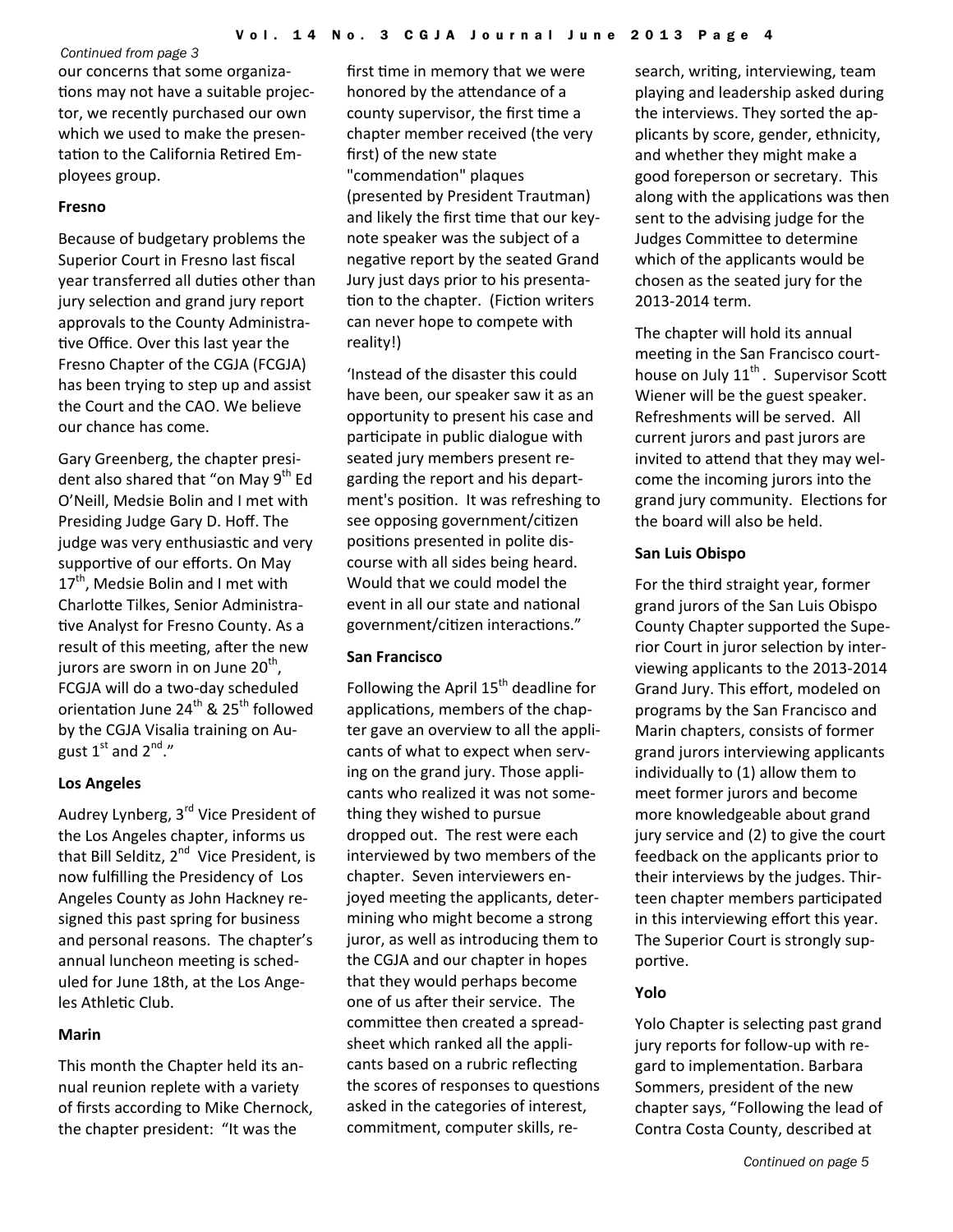the Yuba-Sutter regional meeting in February, we chose those recom‐ mendations where the agency response was "will implement" or "needs further study." We sent the agency a letter with the exact grand jury recommendation and the agency response, using their exact word‐ ing. Then we asked about the cur‐ rent state of the matter. We have responses to two of three letters that we have sent so far, and have two more in the works. Our hope is to bolster the effectiveness of the Grand Jury reports."

### **Yuba**

The Yuba County Chapter of the California Grand Jurors Association will be having a "mixer" with the current grand Jurors on June  $1<sup>st</sup>$ . We will be discussing the advantages of becoming a member of our Association and hope we will have several new members after our event. We will also be discuss‐ ing the new guidelines of the rec‐ ommended IR Committee, and the tax (both state and federal) require‐ ments for our Association, as well as requesting our tax exempt status and registration as a charity from the Attorney General. Many of these items are the direct result of some very hard work from the CGJA Board of Directors. Thank you for your hard work, guidance and assis‐ tance!

## PLACER COUNTY GRAND JURY STRIKES GOLD!

*By Winfield Gredvig, Treasurer* 

On April 17, 2013 the Placer County Grand Jury held an open house to showcase their spacious new and improved grand jury offices. It was a grand affair with a large number of invited guests!

The Placer County Grand Jury ap‐ proached the County about moving to new facilities. The teamwork between the Grand Jury's 5‐person subcommittee and the County's Facilities and Information Technology

Departments was outstanding. Sup‐ port from the County Board of Su‐ pervisors, County Executive Officer, David Boesch, and Facilities Director, James Durfee, made the outfitting and move to the new quarters a resounding success. The move had been long overdue. The Grand Jury offices are located on land that is now called The DeWitt Center where the majority of the County's offices are located. The land was acquired by the War De‐ partment in 1943. On February  $27<sup>th</sup>$ ,1944, the Dewitt General Hospital was officially opened. Its function was "to receive and treat war casu-

large electronically controlled dropdown projector screen with a video projector suspended from the ceiling. There are four smaller con‐ ference rooms and a spacious work area consisting of four work stations. Each juror now has a small locker to secure their personal be‐ longings. The office manager and foreperson have private offices which were nonexistent in the old building.

A secure state of the art network was established. It enables jurors to connect to a network connection from a computer enabling them to communicate with each other on a



Ribbon cutting at Placer Grand Jury new quarters.

alties" as well as the military facilities from the surrounding area. The property was declared surplus in 1945 when it was transferred to the State of California. The property was transferred to Placer County by the State in 1972.

The move to the new quarters was required because the offices in the existing WW II era buildings were not only cramped but also leaked when it rained and moisture would seep through the brick walls and cause the paint to flake.

The new offices consist of a bright and spacious grand jury meeting room with multiple white boards, a secure network. This lets them col‐ laborate with fellow jurors on report documents.

The new offices provide an environ‐ ment that is even more conducive to the investigations and reporting tasks that a Grand Jury is duty‐ bound to perform. Members of the Placer County Chapter realize that not every county is lucky to have dedicated space. Some county grand juries have to scramble to locate meeting rooms. It is our hope that future Placer County Jurors realize how lucky they are to have the sup‐ port that we receive from Placer County!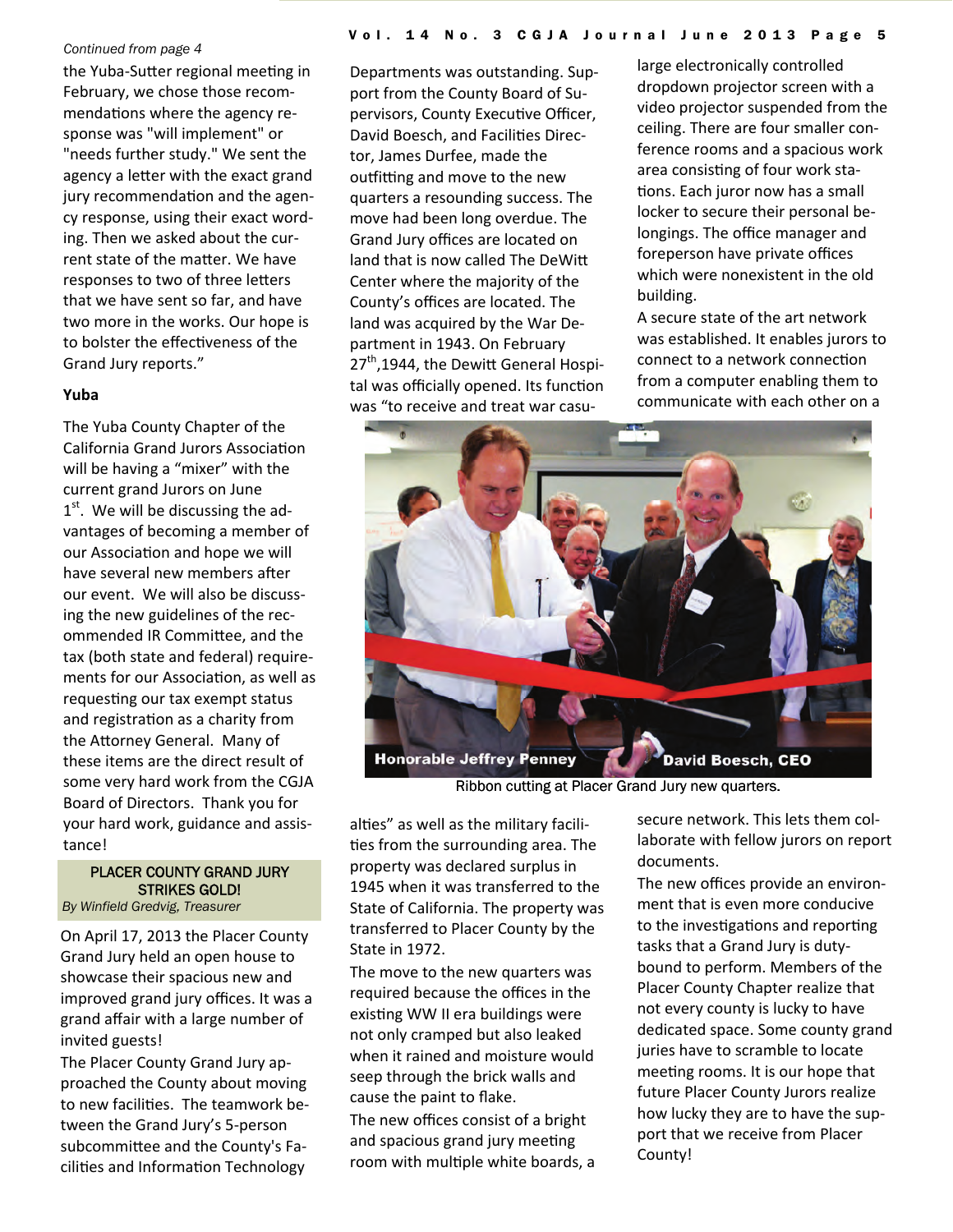## **SHASTA COUNTY CHAPTER HOLDS MEDIA APPRECIATION LUNCHEON**

### *By Karen Jahr and Marsha Caranci, Directors*

On April 19, the Shasta County CGJA chapter held a "media appreciation luncheon" at a local restaurant for representatives of our local newspaper, television, and radio outlets to let them know how much we appreciate their efforts on behalf of the grand jury. Nine high-ranking media representatives from those three news sources



*Karen Jahr*

attended.

The local news media can help the grand jury in two primary ways. It can provide news cover‐ age of the grand jury's final reports, the entities' responses to the findings and recommendations, and the entities' implementation of agreed-to recommendations. The media can also help publicize the grand juror recruitment process.

At our luncheon, we stressed that the frequent broadcasting of our TV and radio recruitment PSAs (public service announcements) and the excellent placement of our ads in the Redding Record Searchlight, helped bring out a highly qualified pool of applicants for next year's grand jury. We also gave a special thanks to Paul Barth, a professional marketing guru, who has donated hundreds of hours to our chapter as our unpaid marketing director.

Our guest speaker at the luncheon was David Kehoe, current Chair of the Shasta County Board of Supervisors, former member of the Redding City Council, and former two-time grand juror. Supervisor

Kehoe lead a spirited discussion of local government accountability, highlighting what the media can do to help, particularly with regard to covering the governing boards' adoption of their responses to final reports and in following up to see if those boards have implemented the recommendations they agreed to. The media reps emphasized that we could ensure that results of implementation review efforts get coverage by putting together media packages describing those efforts.

While the media reps appreciated being recognized, they also learned more about the grand jury system and how they can help improve public awareness of the grand jury's civil investigating and reporting powers. We all agreed that everyone wins if the media covers our grand jury's final reports, the entities' responses, and implementation efforts. The more information the public has, the more likely the entities are to follow through with implementation



*Marsha Caranci*

commitments. And the more the grand jury is in the news; the more its credibility is en‐ hanced. That in turn will encourage more people to volunteer for grand jury service, and a more qualified jury will lead to better reports.

## **CHAPTERS FAQ OF THE MONTH**

*by Beate BoulƟnghouse, Vice‐President*

I must say I am very pleased that 15 of 26 chapters re‐ sponded to my inquiry this month. Two sets of questions were posed. Thus I will handle each of the topics sepa‐ rately.

Answers were all over the board on the first topic. Every county is unique as to its support of their jury financially, in the amount of space dedicated to them, the amount of administrative support they receive, and who they turn to for legal advice. Budgets range from \$41,000 to \$329,000! I analyzed to see if the geographical size of the county, thus more travel reimbursement could be

the reason for the spread. There seemed to be no cor‐ relation as some of the smaller counties had some of the larger budgets, and some of the larger counties had budgets under \$100,000.

One of the smaller counties provides the grand jury members with a telephone, an ancient antiquated computer that is not secure from prying eyes, a printer and a fax; it also provides them with parking passes (a significant benefit during working hours at the County Build‐ ing). The County also assigns an analyst in the CAO's office to provide support in minor administrative matters (e.g. processing claims for juror reimbursement).

Another county states that the Court staff, and the sup‐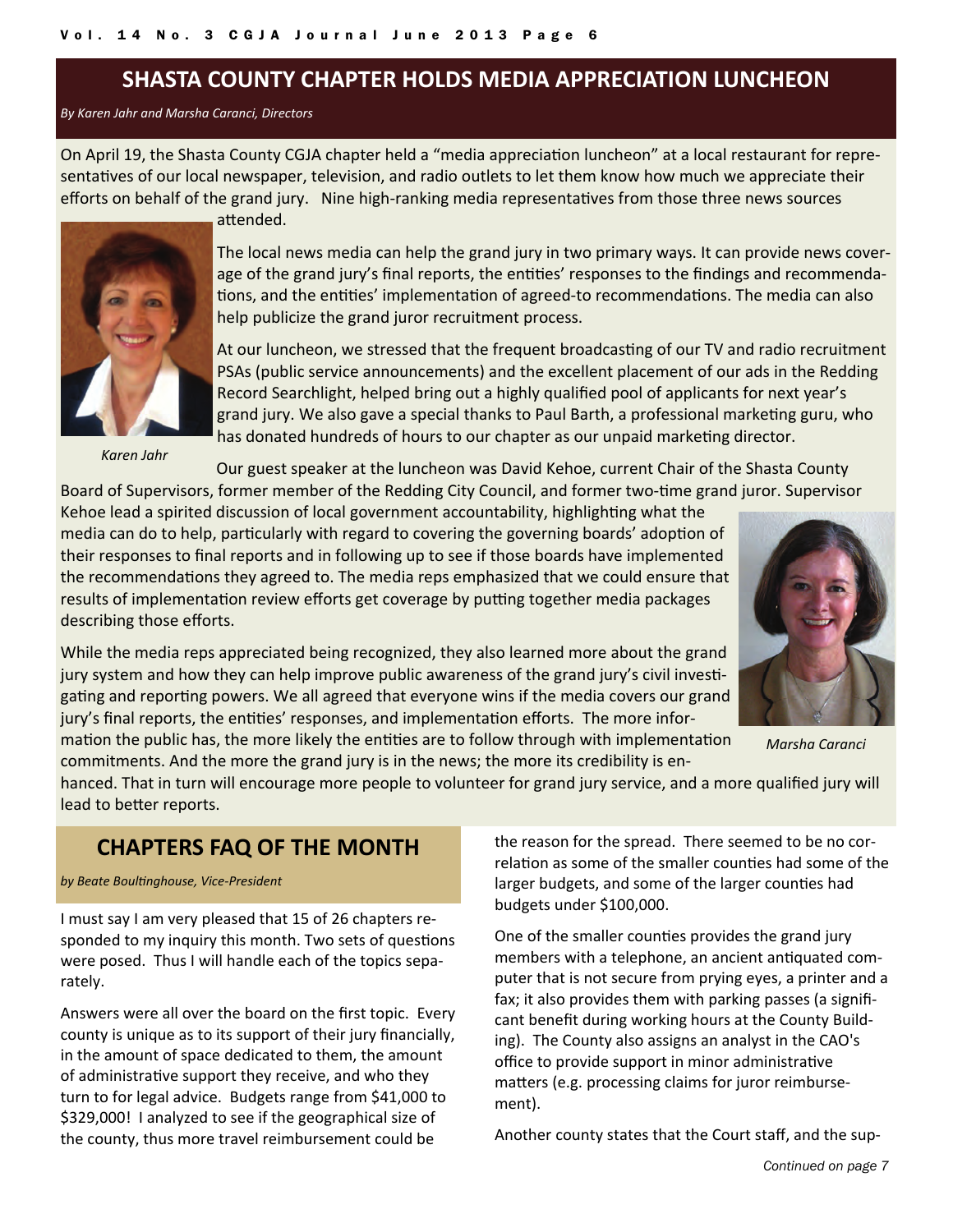porting personnel and departments, are extremely supportive of the grand jury and the grand jury sys‐ tem. The supportive atmosphere makes for as pleasant an experience as one may have. A neighboring county says that other than sending reports to the court clerks for them to distribute on the jury's behalf, there really was no assistance.

One county with a budget on the lower end of the spectrum enjoys a dedicated space, about 4,000 square feet for a full panel room, four conference rooms, dedicated office for each the office manager and foreperson, large workroom with six computer terminals, kitch‐ en, rest rooms, waiting room for visitors, but no administrative support from the court.

From one county: "We have two rooms, one which will seat the 19 member jury somewhat comforta‐ bly, and a smaller room we call "The Bunker" where committee meetings can be held."

There is one county that sports a dedicated jury chamber which con‐ sists of an amphitheater seating chamber with a desk, file cabinet, computer/internet access and mi‐ crophone for each jury member. In addition it contains a shared printer and audio visual capabilities. It also contains multiple file cabinets and a reference library. Adjoining the chambers are four private interview rooms with conference tables & chairs, a small lunchroom with kitchen facilities and private toilet facilities. Adjacent and part of the jury area are the offices of the Grand Jury Coordinator who gives full time support to the Jury.

Some juries are lucky to get any space at all in which to hold their deliberations. In one instance, if the courthouse closes at 5:00 PM, then all parties must vacate the premises

and no business can occur after that hour. Another has a large delibera‐ tion room reserved for their plenary sessions only, but otherwise has to beg for rooms in which to conduct its interviews, and then is only al‐ lowed one room at a time. So if two interviews are to be scheduled, they must not be scheduled concurrently.

When it comes to getting legal advice, it appears that county counsel is the most common resource. A couple counƟes use the district attorney, and several use both. One stated that the county counsel tells them what they *cannot* do and the district attorney tells them what they *can* do. The presiding judge appears to be approached as a last resort.

One of our members asked to com‐ pare our various chapters, whether member or board driven, a compari‐ son of dues, and are alternate mem‐ bership offered. Of those chapters replying, eight are member driven, six are board driven and two claim to be both. Three chapter charge dues of \$25; three \$20; four \$15 and three \$10. One chapter does not charge dues at this time as their coffers are full enough to meet all their financial needs. One chapter has a \$250 lifetime membership and another offers one for \$150. Other‐ wise, no one has any special rates for multiple years. One chapter does not require members 80 years old and up to pay any dues. A cou‐ ple of the newer chapters require CGJA membership in addition to the chapter membership.

I hope some of your curiosity was satisfied; that you learned something of what goes on in other coun‐ ties, and have developed some questions of your own. If so, please forward them to me at [beateb4@aol.com](mailto:beateb4@aol.com) and I will try to get them answered in the next issue of the *Grand Jurors' Journal*. A big

thank you goes out to those who re‐ sponded and contributed to this col‐ umn.



## THOUGHTS ON THE 2013-2014 GRAND JURY TERM

### Bill Trautman, President

Once again, the constitutionally mandated annual ritual has begun: the courts are selecting and impanelling grand juries in each of Califor‐ nia's 58 counties for the 2013-2014 term. So we ask: who should they be looking for and what is needed to perpetuate and preserve the grand jury institution, an institution that epitomizes democracy in action truly government "by the people"? Where else can citizens take a close look at their local government and make recommendations to improve it?

What kind of jurors can be success‐ ful with this entirely new experience? Our grand juries need people committed to, and capable of, embracing the concept of self‐ government ‐ people who believe that civic responsibility to one's community is imperative in a democracy. Grand jurors must think independently, be open‐minded, have the ability to rise above divi‐ siveness and self‐interest and must not be afraid to be assertive, though not antagonistic, to serve as citizen "watchdogs". This is an experience that also requires one to have cer‐ tain expectations of their government: expectations that look at local governmental entities and officials and ask are they operating legally, effectively, economically, openly and for the good of the people? In short, are these entities and officials accountable to their citizens?

Grand juries must understand why their credibility is so important.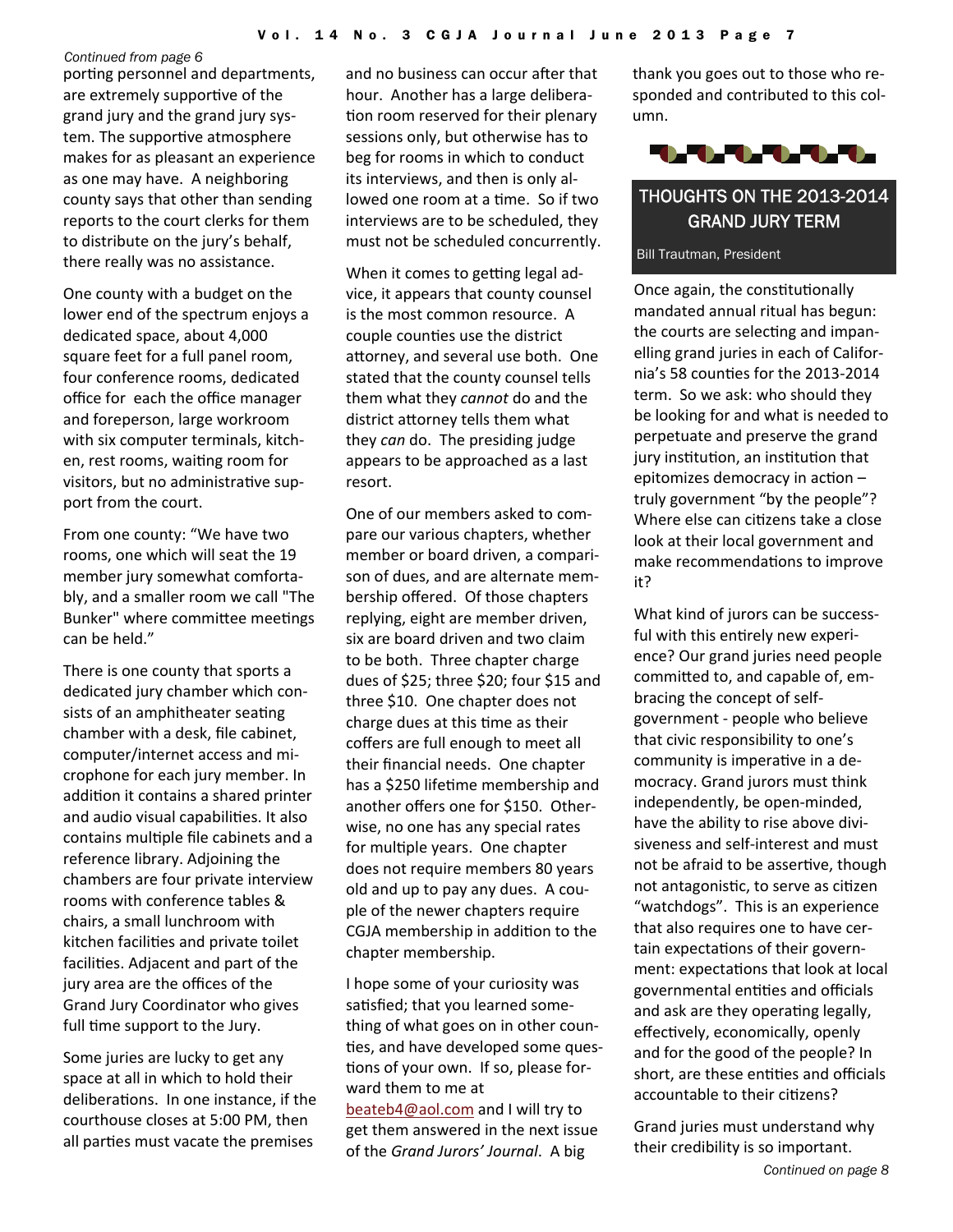Pursuing inconsequential investigations; misusing the grand jury's power; venturing outside its juris‐ diction and intruding on policymatters will bring criticism and disrespect for the grand jury institution. Grand juries need to work hard, make good choices and do significant work to be lauded and respected by their citizens, by the media and, particularly by local public officials. This respect does not just come with the territory, but rather, it must be earned. The most effective way to do this is for grand juries to undertake meaningful, useful investigations; to make factually supported findings; and to offer needed, feasible recommendations for improvements to their local government. If that is accomplished, it will make implementation of their recommendations more likely and most certainly will perpetuate and preserve the grand jury institution.

A closing thought: *Trivial* is not a pursuit for grand juries! Those that perform effectively will successfully fulfill their responsibility not only to their citizens, but also to the grand jury institution. Good luck to all 58 grand juries in the 2013‐2014 term. Make us proud!

## **COMMITTEE REPORTS**

## **Membership Relations CommiƩee** *By Dan Mufson, Chair*

We send a message of glad tidings to our Introductory Members with each edition of their emailed Journal. We rarely get such an enthusi‐ astic response (or any response) as we recently did from Maude DeVic‐ tor (Contra Costa):

"WHOPPEE!!!!!!!! I'm anxiously waiting the next turn in my 'Grand Jury Road.' Will my local chapter forward me a membership packet for the next phase?" We put Leslie Lea in touch with Maude…

I like the concept evoked by **"the grand jury road"** for it nicely summa‐ rizes an ideal journey from sitting juror to an active participant on the local level to help subsequent grand juries do even a better job, and then serving on a broader scale at the state level. This is the month for you to take that next step. **SEE MEMBER‐ SHIP APPLICATION ON PAGE 10**

Grand juries have served in California since 1850. Did you ever stop to consider how they functioned without the CGJA training? Who an‐ swered their questions that arose during the year when there was no LLRC? The reality was that each was an isolated island, with surely no communication among them on best practices, as there were neither regional meetings nor reports of chapter news from around the state. Without chapters there wasn't any‐ one to help the Court recruit, select and orient new jurors. Yes, life was tough in the new state without a CGJA‐‐ for more than 100 years.

I'm reminded of the recent Internet services commercial where the 12‐ year olds tell their 6‐year old siblings just how lucky they are with high speed… So too are we all lucky to have a strong vibrant CGJA with an all-time high membership; 27, and growing, chapters; vibrant regional meetings; and a program that trains almost every juror. Let's keep it growing. Sitting jurors, now is the time to take the next step on your "grand jury road" and join CGJA; ex‐ isting members, pay your dues; and all, ask what can you do to ease the harsh conditions of grand jury life on this frontier with shrinking budgets.

We are pleased to welcome our new 14 colleagues from Santa Cruz Coun‐ ty who have joined CGJA and started a chapter under Eric Zinn's capable

leadership. They join members from Madera and Yolo Counties who started chapters so far this year. The members of the MRC have been busy contacting, and inviting forepersons of sitting juries in counties without chapters, to join and organize alumni groups/chapters.

## ASK THE TRAINER

*Marsha Caranci Training Chair* 

As your jury completes its term and a new jury is ready to be impaneled, what can you do to help ensure that their term is successful?

As we teach in our Continuity Workshop during the CGJA training semi‐ nars, there are several things you can and should do to help those that come after you. Here are a few of the most important things to con‐ sider at this time of year:

The **procedures manual** adopted and used by your grand jury is often provided to the new jurors at the time of impanelment. Make sure that the manual you are passing down to the incoming jury has been updated as needed. This manual can be an invaluable tool for the new grand juror, as long as it is com‐ prehensive and as free of bias and error as possible. The procedures manual should be the best local re‐ source for such items as required and optional protocols, standard operating procedures, form letters, report formats, and practices for obtaining legal advice. The new jury will, of course, have to officially adopt its own rules.

*Continued on page 9*  A grand jury with a good **library** and access to online research and other electronic technology tools will be able to get up and running faster and with less effort. The library should include copies of past grand jury reports and responses (as re‐ quired by law), as well as docu‐ ments related to local public entities, such as procedure manuals,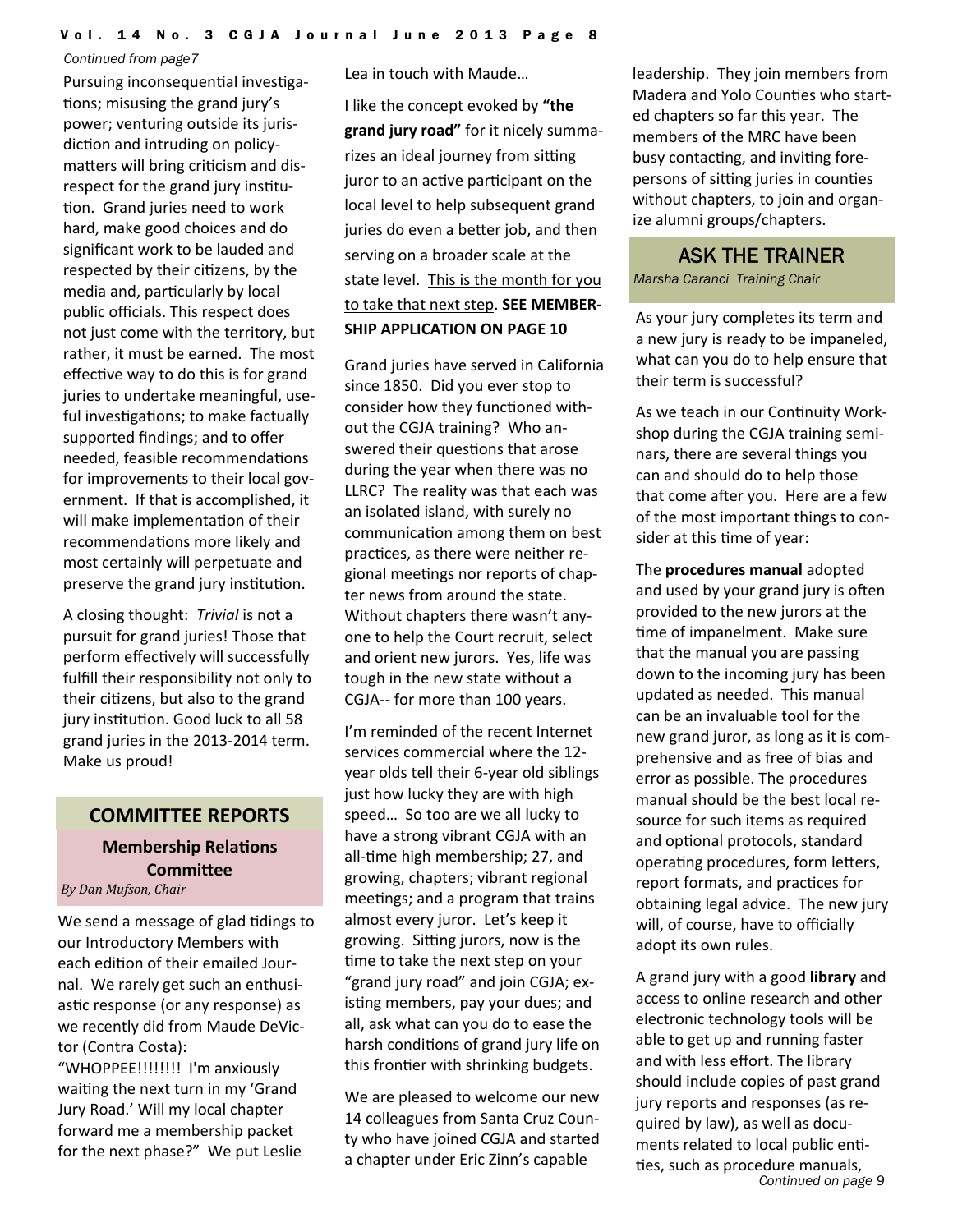*Continued from page 8*  ordinance codes, and organization charts. Your grand jury should leave the succeeding jury an up‐ dated and well organized library.

One of the most helpful things your grand jury can do is make sure the new jurors receive an effecƟve and complete **local orien‐ tation**. The orientation program may be presented by the county, the court, the local CGJA chapter or past grand jurors' association, or the outgoing jury, or a combina‐ tion of any of these. The program usually includes an overview of the local government agencies by local officials, a review of administrative matters such as expense reimbursements, and presentations by the jury's legal advisors. It may

also include a review of the proce‐ dures manual that is being handed down and a discussion about the various committees that the jury uses to get its work done.

Your jury may also want to make sure that the incoming jurors are aware of the CGJA **training** pro‐ grams available to them and pass on information about them. The list of Regional Training Seminars and Foreperson and Pro Tem Workshops is available on our web site, or information about on-site training is available by contacting us at [cgjatraining@cgja.org](mailto:cgjatraining@cgja.org).

While orientation is a localized program, CGJA regional and on‐ site training seminars are the pri‐ mary training resource for most grand juries. **Local "orientaƟon" should not be confused with grand jury "training,"** which instructs on all relevant topics, including those required by the Penal Code. The CGJA training program provides a statewide perspective from experienced trainers who are familiar with all aspects of grand jury work. The CGJA Training Manual will also serve as an invaluable reference through‐ out the year.

So please ensure that these four important things are provided for the jurors that follow you. And con‐ gratulations on the end of what we hope was a very successful year for your grand jury.

## PUBLIC RELATIONS COMMITTEE REPORT

### *By Keath North, Chair*

Have you tried our News Blog? In recent weeks the number of media articles about newly-published grand jury reports has increased dramatically. You should find it interesting and inspiring what valuable service grand juries provide, although not all reports are greeted with acceptance. If you aren't following this interesting flow of grand jury news, you're missing out!

We've made it easier than ever to do. You can stay up-to-date using any of the following methods:

- 1) Click on a story in scrolling window
- 2) Grand Jury Newsblog on our website side menu.
- 3) LIKE us at [www.facebook.com/cgja1](http://www.facebook.com/cgja1) and you'll receive the Blog posts.
- 4) Our brand new [www.LinkedIn.com](http://www.linkedin.com/) page has a rapidly-growing following which indicates a broad interest among those active professionals in the civil role of our 58 county grand juries.
- 5) TwiƩer is by far the most convenient way to follow the Blog for "smart phone" users. Just send the message "Follow @cgja1" to 40404; send "Unfollow @cgja1" to 40404 to cancel.

If you enter "California Grand Jurors' Association" in the Search block of any of these sources you'll be directed to our page.

Be sure to read CGJA President Trautman's thoughtful challenge to the 2013-2014 grand juries, printed elsewhere in this edition of The Grand Jurors' Journal. As he points out, juries are being impaneled.

Among the many free recruitment resources we at CGJA have made available via our website, [www.cgja.org](http://www.cgja.org/), are two Public Service Announcements (PSAs) featuring Lt. Governor Gavin Newsom.

Although the selection process of new grand jurors is ending for this year, it's important to note that the message in these 30‐second and 60‐second PSAs isn't limited to just grand juror recruitment. This message can help build public awareness of the grand jury system itself; not only increasing the number of applicants, but also enhancing the positive impact many grand jury reports have on local government. They are available on our website. You can also contact your local public access TV station and asked that they be played. Or ask the court to play them to their trial jury pool.

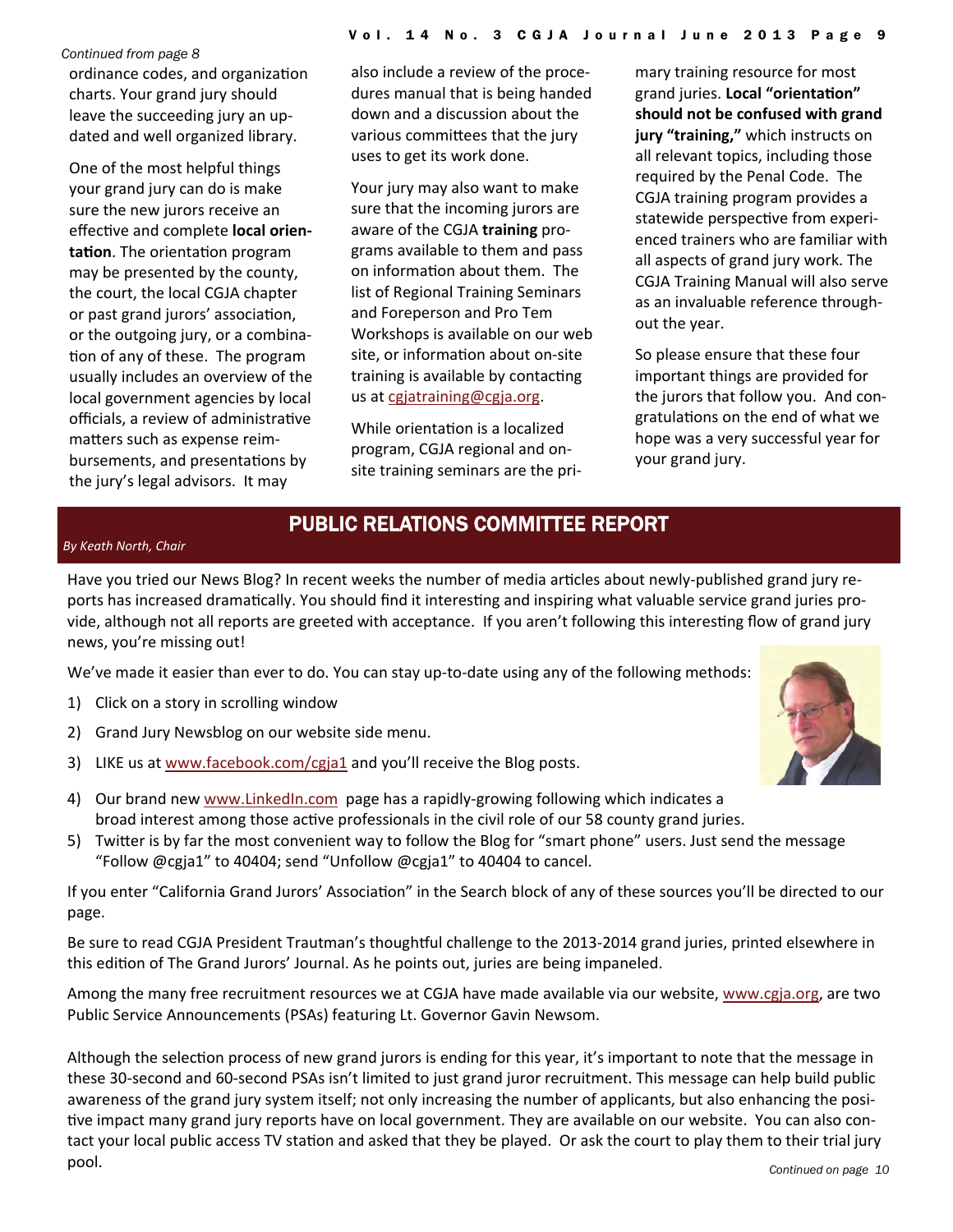#### Vol. 14 No. 3 CGJA Journal June 2013 Page 10

## BOARD ACTIONS



*By Jim Ragan, Secretary* 

**April 2013** Approved the peti-Ɵon from CGJA

members residing in Santa Cruz County to become a chapter of CGJA.

Approved the following: "All CGJA members, both introductory and voting, should be encouraged to volunteer to support the association and that, when approved by an appropriate commiƩee chair or officer, with funds in their budget, can be reim‐ bursed for any expenses incurred in accordance with existing CGJA policy."

### **May 2013**

Ratified President's appointment of Audrey Lyn‐ berg (Los Angeles) to fill the vacancy on the Board of Directors created by Larry Walker's resignation. Term is up in November 2014. Vote: 9 yes, 0 no, 0 abstentions.

Approved the Chapter Implementation Guidelines, authorized distribu‐ tion to chapter presidents, and thanked the Imple‐ mentation Review Committee (7 CGJA director members, 7 CGJA chapter members) for its work on the Guidelines. 10‐0‐0.



*Continued from page 9* 

I urge you to ask for these announcements to be run year‐round, with special emphasis during the February through ‐ May recruitment period. A follow up phone call or email is advisable, especially to renew the request for airtime prior to our annual promotion of February as Grand Jury Awareness Month. Not to worry; I'll remind you!

Your polite persistence will pay off, and these important PSAs will be well-positioned for 2014. *I have DVDs of the PSAs, so if you need a copy, please contact me.*

> **California Grand Jurors' Association Membership Form** CGJA promotes government accountability by improving the training and resources available to Califomia's



| Check all that apply:                                                                                                                                                                                                                             |                                                                                                            |                                                    |          |                                                                                                            |
|---------------------------------------------------------------------------------------------------------------------------------------------------------------------------------------------------------------------------------------------------|------------------------------------------------------------------------------------------------------------|----------------------------------------------------|----------|------------------------------------------------------------------------------------------------------------|
|                                                                                                                                                                                                                                                   |                                                                                                            |                                                    |          |                                                                                                            |
| New member*                                                                                                                                                                                                                                       | Associate member**                                                                                         | Renewal                                            | Donation |                                                                                                            |
| Check one:                                                                                                                                                                                                                                        |                                                                                                            |                                                    |          |                                                                                                            |
| 12 month membership @ \$30 2 years or more (specify if more ___) @ \$25/year Lifetime @ \$500                                                                                                                                                     |                                                                                                            |                                                    |          |                                                                                                            |
| Please type or print legibly                                                                                                                                                                                                                      |                                                                                                            |                                                    |          |                                                                                                            |
| Name and the contract of the contract of the contract of the contract of the contract of the contract of the contract of the contract of the contract of the contract of the contract of the contract of the contract of the c                    |                                                                                                            |                                                    |          |                                                                                                            |
|                                                                                                                                                                                                                                                   |                                                                                                            |                                                    |          |                                                                                                            |
| City County County State Zip+4                                                                                                                                                                                                                    |                                                                                                            |                                                    |          |                                                                                                            |
|                                                                                                                                                                                                                                                   |                                                                                                            |                                                    |          |                                                                                                            |
| Are you a member of a local chapter or association? __________ Chapter/association__________________                                                                                                                                              |                                                                                                            |                                                    |          |                                                                                                            |
| Telephone: Production of Email address: Production of the Contract of Telephone: Production of Telephone: Production of Telephone: Production of Telephone: Production of Telephone: Production of Telephone: Production of Te                    |                                                                                                            |                                                    |          |                                                                                                            |
|                                                                                                                                                                                                                                                   | Corporation. Both dues and contributions to the association are deductible to the extent permitted by law. |                                                    |          |                                                                                                            |
|                                                                                                                                                                                                                                                   | Make check payable to California Grand Jurors' Association or enter credit card information below          |                                                    |          | CGJA is a California Nonprofit Public Benefit Corporation and designated an IRS Section 501(c)3 Tax Exempt |
|                                                                                                                                                                                                                                                   |                                                                                                            | Applicable fees will be charged on returned checks |          |                                                                                                            |
|                                                                                                                                                                                                                                                   |                                                                                                            |                                                    |          |                                                                                                            |
| Amount Enclosed or<br>Credit Card amount____________(MasterCard/ Visa only, fill in the information below)                                                                                                                                        |                                                                                                            |                                                    |          |                                                                                                            |
|                                                                                                                                                                                                                                                   |                                                                                                            |                                                    |          |                                                                                                            |
|                                                                                                                                                                                                                                                   |                                                                                                            |                                                    |          | 3 digit security code<br>from back of card                                                                 |
| Billing name (if different from above) example and the contract of the contract of the contract of the contract of                                                                                                                                |                                                                                                            |                                                    |          |                                                                                                            |
| Signature and the state of the state of the state of the state of the state of the state of the state of the state of the state of the state of the state of the state of the state of the state of the state of the state of                     |                                                                                                            |                                                    |          |                                                                                                            |
|                                                                                                                                                                                                                                                   | After you have completed this form, you can either                                                         |                                                    |          |                                                                                                            |
|                                                                                                                                                                                                                                                   | 1.) Save the form and email as an attachment to: Bonnie Kenk parroted@cox.net                              |                                                    |          |                                                                                                            |
| 2.) Print and mail to: CGJA Membership Attn: Bonnie Kenk, 5645 Dartford Way, San Diego, CA 92120                                                                                                                                                  |                                                                                                            |                                                    |          |                                                                                                            |
| *Individual (voting) membership is open to any person who is serving or has served as a member in good standing on a<br>county grand jury in California. Members elect a Board of Directors to conduct association business. Members are eligible |                                                                                                            |                                                    |          |                                                                                                            |

\*\*Associate membership is open to persons who are interested in the association but have not served as a grand juror. Such persons may enjoy all benefits of membership except the right to vote or hold office.

receive the CGJA Journal, containing periodic updates of association and grand jury developments

Please continue on to the membership volunteer form—support our important work with your time!!!!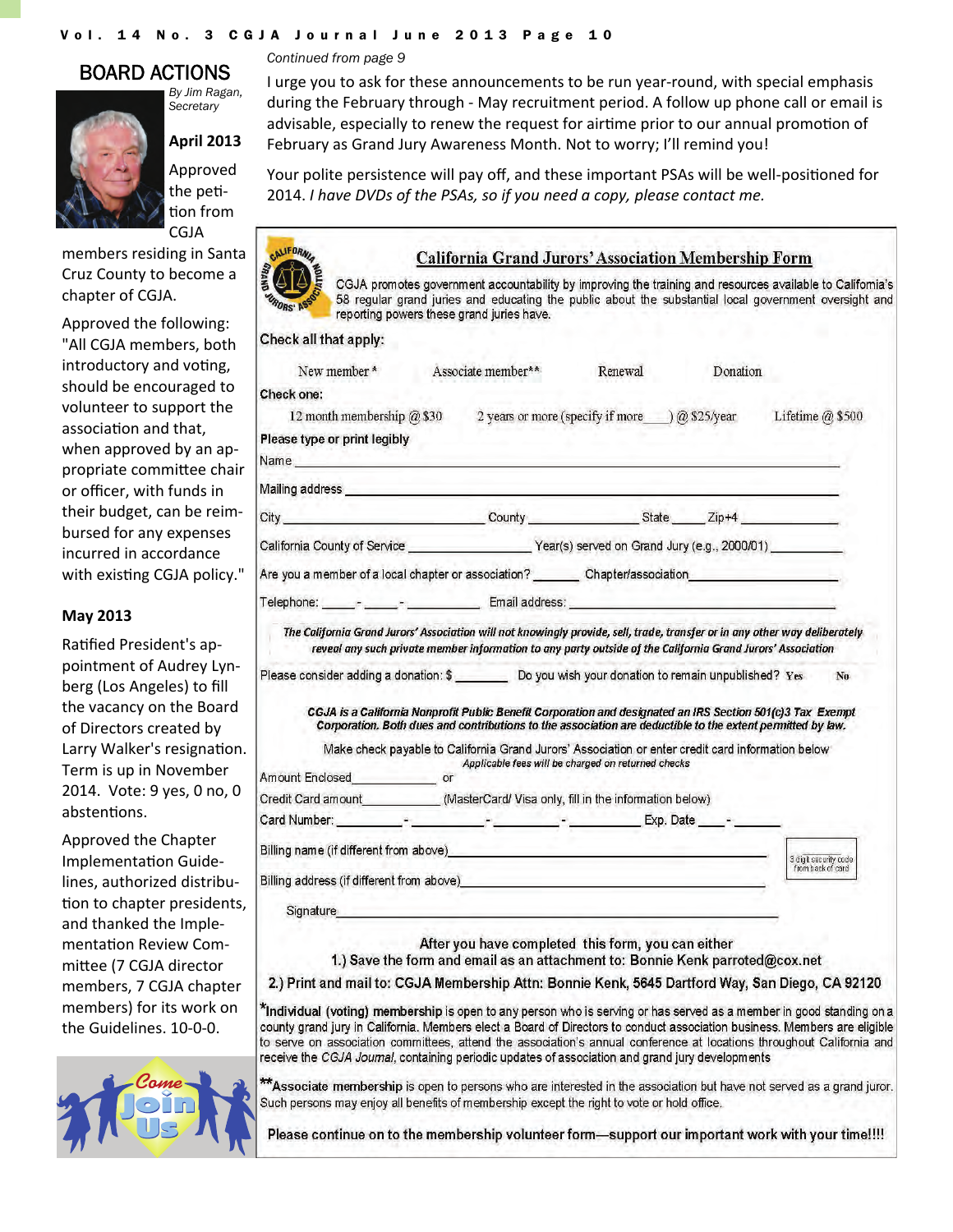## CGJA Officers

**President** 

**Bill Trautman** [trautman17@sbcglobal.net](mailto:trautman17@sbcglobal.net)

**Vice President Beate Boultinghouse**

[beateb4@aol.com](mailto:beateb4@aol.com)

**Secretary Jim Ragan**  [Jimragan@charter.net](mailto:Jimragan2charter.net)

**Dianne Hoffman**  [cgjamailbox@yahoo.com](mailto:cgjamailbox@yahoo.com)

**Treasurer** 

**Mailing Address**: 1017 L Street, Sacramento, CA 95814 **Phone**: 916-471-6500 **Email**: [president@cgja.org](mailto:president@cgja.org)

### Grand Juror' Organizations By County

**\*Independent Past Grand Jurors' AssociaƟon**

**BuƩe County Chapter**  John Welton, President [johnewelton@att.net](mailto:johnewelton@att.net) **Contra Costa County Chapter**  Leslie Lea, President [lgroarke@pacbell.net](mailto:lgroarke@pacbell.net) **El Dorado County \*** Chuck MacLean, President [camaclean1@sbcglobal.net](mailto:%20camaclean1@sbcglobal.net) **Fresno County Chapter** Gary Greenberg, President [g\\_greenberg@att.net](mailto:g_greenberg@att.net) **Glenn County Chapter** Cynthia Hunt, President [clhunt0@gmail.com](mailto:clhunt0@gmail.com) **Humboldt County Chapter** Louise Jacobson, President [xlj5535@yahoo.com](mailto:xlj5535@yahoo.com) **Kern County Chapter** Larry Walker, President [larywalker@gmail.com](mailto:larywalker@gmail.com)  **Kings County Chapter** Georgia Tierney, President [memageorgia@yahoo.com](mailto:memageorgia@yahoo.com) **Los Angeles County Chapter** Bill Selditz, President [whseld@aol.com](mailto:whseld@aol.com) **Marin County Chapter** Michael Chernock, President [michaelchernockassociate](mailto:liannethompson@gmail.com)[s.com](mailto:karinhern2322@comcast.net) **Napa County Chapter** Bill Cinquini, President binquini@sbcglobal.net **Orange County\*** Cheryl Brothers, President [Cherylbrot@aol.com](mailto:Cherylbrot@aol.com) **Placer County Chapter** John Monaco, President [info@PCGJA.org](mailto:info@PCGJA.org) **Sacramento County Chapter**  Joseph Maloney, President [joepm@pacbell.net](mailto:joepm@pacbell.net) **San Benito County Chapter** John Sitton, President sitton john@yahoo.com **San Bernardino County Burrel Woodring, President** [burrelw@aol.com](mailto:burrelw@aol.com) **San Diego County\*** Bill Eichler , President [wceichler@hotmail.com](mailto:wceichler@hotmail.com) **San Francisco County Chapter** Beate Boultinghouse, President [beateb4@aol.com](mailto:beateb4@aol.com) **San Luis Obispo County Chapter** Mimi Kalland, President [mkalland@charter.net](mailto:mkalland@charter.net)  **San Mateo County Chapter**  Barbara ArieƩa, President [barietta2006@yahoo.com](mailto:barietta2006@yahoo.com)  **Shasta County Chapter David Plowman, President [dsplowman@yahoo.com](mailto:dsplowman@yahoo.com) Solano County Chapter Wanda Kiger-Tucker, President Kigertucker@juno.com Sonoma County Chapter** Richard Klein, President [kleinmain@gmail.com](mailto:kleinmain@gmail.com) **Stanislaus County Chapter** Carmen Morad, President carmenmorad@yahoo.com **SuƩer County Chapter** Beckie Jennings, President [beckie.jennings@gmail.com](mailto:carmenmorad@yahoo.com) **Tulare County Chapter** Gene Russ, President [resiruss@aol.com](mailto:resiruss@aol.com) **Yuba County Chapter** Mike Boom, President m[ike@boomfamily.net](mailto:Mike@boomfamily.net) **Yolo County Chapter** Barbara Sommer, President [basommer@ucdavis.edu](mailto:basommer@ucdavis.edu) **Madera County Chapter** Lianne Thomson, President liannethomson@gmail.com **Santa Cruz County Chapter** Erik Zinn, President [enzinn@gmail.com](mailto:enzinn@gmail.com)

### CGJA Directors

*North*

**Marsha Caranci,** Shasta [caranci@aol.com](mailto:caranci@aol.com)

**Karen Jahr**, Shasta [karen.jahr@sbcglobal.net](mailto:Karen.jahr@sbcglobal.net)

**John Monaco**, Placer [john.monaco@TheRocklinGroup.com](mailto:john.monaco@TheRocklinGroup.com)

> **Keath North,** Humboldt [knorth@cgja.org](mailto:knorth@cgja.org)

#### *Central*

**Beate BoulƟnghouse,** San Francisco [beateb4@aol.com](mailto:beateb4@aol.com)

**Karin Hern**, Marin [karinhern2322@comcast.net](mailto:karinhern2322@comcast.net)

> **Dan Mufson,** Napa [dan@apotherx.com](mailto:dan@apotherx.com)

**Bill Trautman**, Napa [trautman17@sbcglobal.net](mailto:trautman17@sbcglobal.net)

#### *South*

Gary Greenberg, Fresno [g\\_greenberg@att,net](mailto:g_greenberg@att.net)

**Dianne Hoffman**, Orange [cgjamailbox@yahoo.com](mailto:cgjamailbox@yahoo.com)

**Audrey Lynberg,** Los Angeles [allm@charter.net](mailto:http://allm@charter.net)

**Jim Ragan,** San Luis Obispo [Jimragan@charter.net](mailto:Jimragan2charter.net)

Standing Committee Chairs

**[Awards](http://cgja.org/cgja-awards)** Betty J. [Ma](mailto:bjmattea@sonic.net)ttea

**[Membership](http://cgja.org/joinsupport) RelaƟons** Dan [Mufson](mailto:dan@apotherx.com)

**Public Relations** Keath [North](mailto:krn48@aol.com)

**Finance** John [Monaco](mailto:john.monaco@TheRocklinGroup.com)

> [Karen](mailto:Karen.jahr@sbcglobal.net) Jahr **[Training](http://cgja.org/training-general-information)**

**Legal & [Legisla](http://cgja.org/legislative-affairs)Ɵve [Resources](http://cgja.org/legislative-affairs)**

[Marsha](mailto:cgjatraining@cgja.org) Caranci